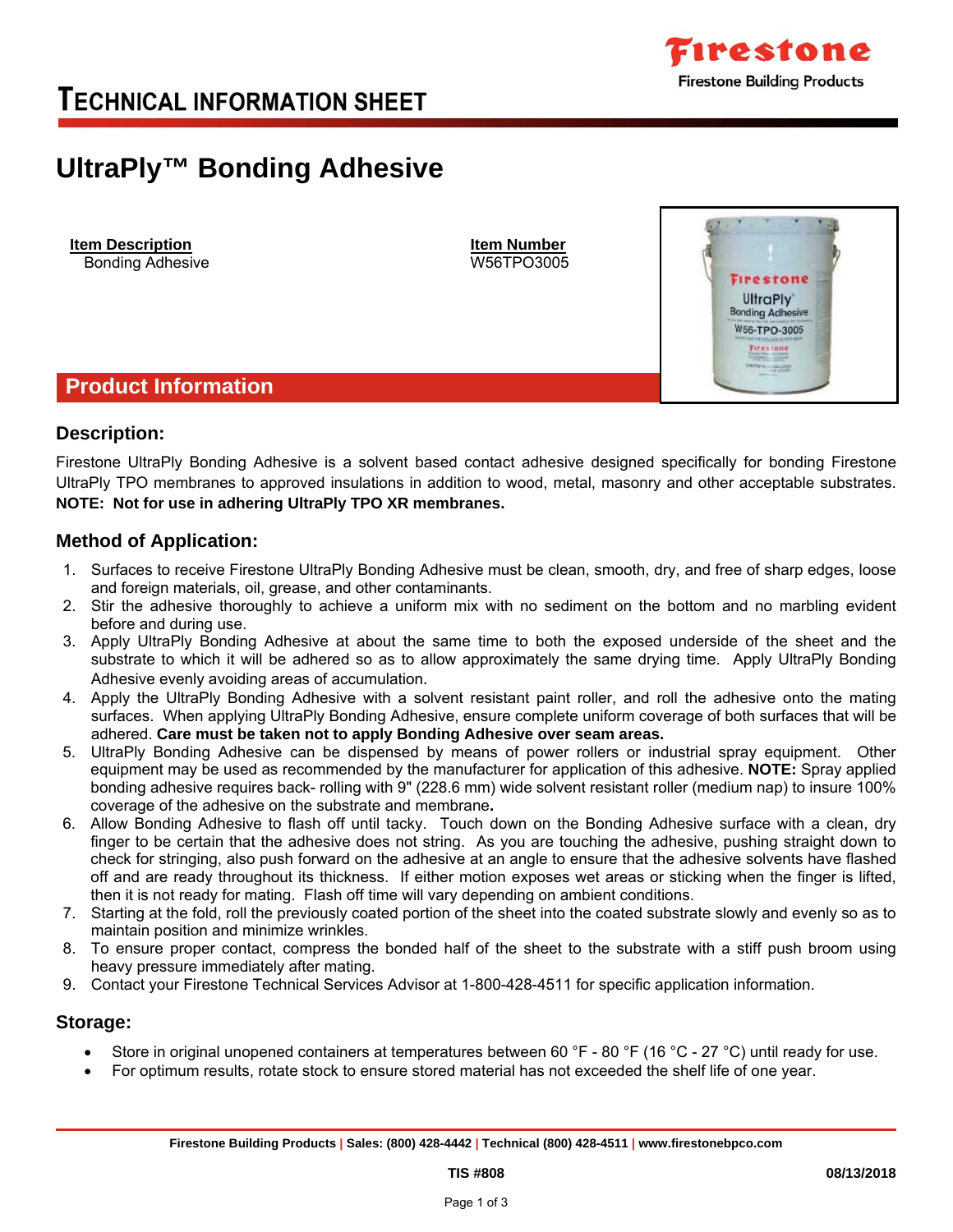

# **TECHNICAL INFORMATION SHEET**

# **UltraPly™ Bonding Adhesive**

## **Shelf Life:**

Shelf life of one year can be expected if stored in original sealed container at temperatures between 60 °F - 80 °F (16 °C -27 °C). If exposed to lower temperatures, restore to room temperature prior to use. Shelf life will be shortened if exposed to elevated temperatures for a prolonged period of time.

### **Coverage:**

A coverage rate of 45 - 60 ft<sup>2</sup> per gallon (1.10 – 1.47 m<sup>2</sup> per liter) may be obtained depending on the substrate. Some insulation surfaces are more uneven and porous and will result in a lower coverage rate while smooth non-porous substrates will result in higher coverage rates. Rates are based on roller application to both mating surfaces.

Very porous substrates (rough wood, concrete block) may require two coats of UltraPly Bonding Adhesive, to ensure proper adhesion. This can be determined by testing a small area. Check by adhering a small piece of membrane to the porous substrate to verify the bonding strength.

#### **Precautions:**

- Review applicable Safety Data Sheet (SDS) prior to using.
- Flammable. Keep away from fire and open flame and other possible ignition sources during storage and use. Do not smoke when using.
- Harmful or fatal if swallowed.
- Avoid prolonged inhalation.
- Avoid prolonged contact with skin. Gloves should be worn (OSHA approved).
- Avoid eye contact by wearing safety goggles with side shields.
- Thinning is not allowed.
- Do not use for splicing.
- Do not use with EPDM or XR membranes.
- Use only in well ventilated areas.
- Cover tightly when not in use.
- Recommended cleaner is Toluene (while fluid).

| <b>Typical Properties</b> |                                                |
|---------------------------|------------------------------------------------|
| <b>Property</b>           | <b>Minimum Performance</b>                     |
| Base                      | A blend of Polychloroprene and SBR rubbers     |
| Color                     | Yellow                                         |
| Solvents                  | A blend of Acetone, Hexane, Toluene and Xylene |
| Solids                    | $\geq 23$                                      |
| Viscosity                 | 3,300-3,800 cps, with R.V.F. spindle @ 10 rpm  |
| Weight/Gallon             | 6.6-7.4 lb/gal                                 |
| <b>Specific Gravity</b>   | 0.7909-0.8868                                  |
| V.O.C. Content            | 5.282 lb/gal (633 g/L)                         |